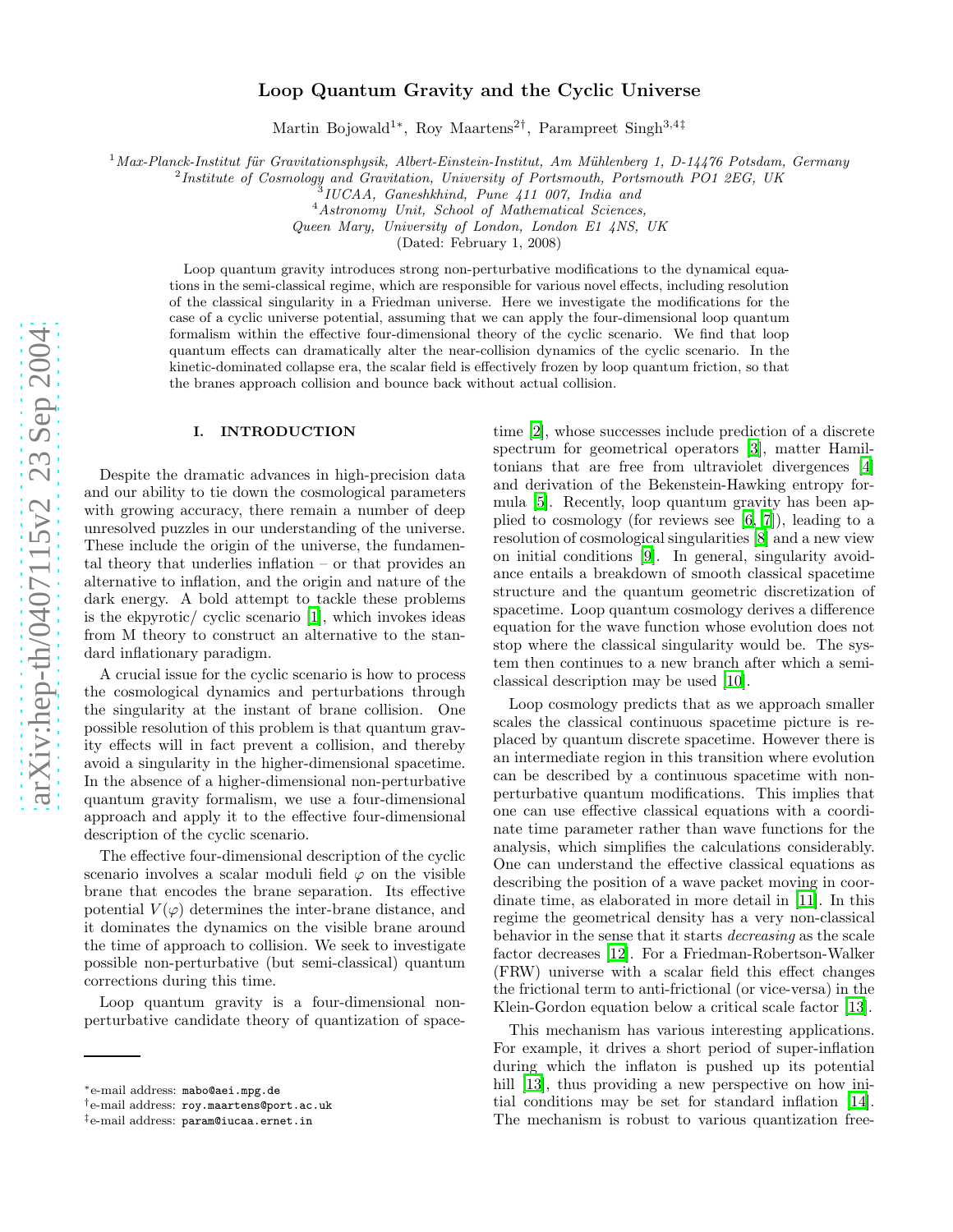doms [\[15](#page-5-14)] and can in principle leave a small observational signature on the largest scales in the cosmic microwave background anisotropies [\[14\]](#page-5-13). Another application of loop effects is the resolution of the big crunch problem: closed collapsing FRW universes always bounce and escape the crunch, irrespective of initial conditions [\[16\]](#page-5-15). The mechanism has also been applied to study inflation for oscillating closed universes [\[17](#page-5-16)], and to resolve chaotic behavior and singularities in anisotropic models [\[18\]](#page-5-17).

In the cyclic scenario, visible and shadow 4 dimensional branes move in a 5-dimensional bulk, with their separation determined by a moduli field  $\varphi$ , driven by a potential  $V(\varphi)$  which is slightly positive for  $\varphi > 0$ and asymptotes to zero as  $\varphi \to -\infty$  (see Fig. [1\)](#page-1-0). For  $\varphi$ negative the potential is very steep and negative, turning around and increasing as  $|\varphi|$  increases. The turnaround corresponds to close approach of the branes, at the string scale, where quantum effects begin to dominate. In the effective theory,  $\varphi$  moves rapidly through this turn-around, and the branes collide as  $\varphi \to -\infty$ . This in turn initiates a hot radiation era on the physical brane, leading to standard cosmological evolution as the branes separate. The cycle is repeated as the expansion turns around on the visible brane and collapse sets in, with the shadow brane once more approaching for another collision.



<span id="page-1-0"></span>FIG. 1: Typical cyclic potential [corresponding to parameters  $V_0 = 10^{-3}$ ,  $m_1 = 0.2$  and  $m_2 = 20/21$  in Eq. [\(14\)](#page-3-0).

In the 5-dimensional frame, the density and curvature on the visible brane remain finite at collision [\[1\]](#page-5-0). However, the fifth dimension itself degenerates at collision, and there is no well-posed Cauchy problem. The scale factor vanishes at collision, but the matter and radiation densities do not diverge at the instant of collision, owing to the coupling of  $\varphi$  with matter and radiation. This evades the usual 4-dimensional singularity, but the problem re-appears as a singularity in the extra dimension. The key issue for the cyclic scenario is to find a 5-dimensional way through the collision, so as to be able to predict the cosmological perturbation spectra.

Our aim here is different. We are interested in the possible role of non-perturbative quantum corrections as the branes approach, i.e., near the steep minimum in the potential. To this end, we investigate how 4 dimensional loop quantum effects will alter the effective 4-dimensional dynamics of the cyclic scenario (since there is no 5-dimensional non-perturbative formalism).

The key point is that the steep negative potential produces a strong kinetic regime for the moduli field, and so we expect strong loop quantum corrections to be triggered. Previous results suggest that these corrections will prevent the singularity, i.e., the branes will come close but not actually collide. Essentially we confirm this expectation. However, we also find that it is difficult to achieve the bounce without passing from the semi-classical regime to the high-energy fully quantum regime, where our use of the effective 4-dimensional theory breaks down. The problem is that the kinetic energy and the Hubble rate typically reach Planckian scale as the branes approach, and then we have no handle on the dynamics and are unable to make predictions.

In the semi-classical regime where we can apply the loop corrections, brane collision is prevented. We cannot make predictions for the subsequent evolution since we neglect the radiation on the brane. Our results only apply in the near-brane regime where the moduli field is dominant.

### II. DYNAMICS IN LOOP COSMOLOGY

The main modification in the classical general relativistic equations implied by loop quantum cosmology is that inverse powers of the scale factor in the matter Hamiltonian are replaced by a bounded function [\[7,](#page-5-6) [12\]](#page-5-11). This can be interpreted as a curvature cut-off naturally following from the discrete structure underlying the loop quantization. For a scalar field the Hamiltonian is

$$
\mathcal{H} = \frac{1}{2}d(a)p_{\varphi}^{2} + a^{3}V(\varphi) , \qquad (1)
$$

where  $p_{\varphi}$  is the momentum canonically conjugate to  $\varphi$ , and  $d(a)$ , which is classically  $1/a^3$ , encodes the quantum corrections. In the semi-classical regime, where spacetime may be treated as continuous, it is given by

$$
d(a) = \frac{D(q)}{a^3}, \ q = \frac{a^2}{a_*^2}, \ a_* = \sqrt{\frac{\gamma j}{3}} \ell_{\text{Pl}}.
$$
 (2)

where j (a half integer) is a quantization parameter,  $\gamma \approx$ 0.13 is the Barbero-Immirzi parameter,  $\ell_{\text{Pl}}$  is the Planck length and

$$
D(q) = q^{-3/2} \left\{ \frac{3}{2l} \left( \frac{1}{l+2} \left[ (q+1)^{l+2} - |q-1|^{l+2} \right] \right. \right.-\left. \frac{q}{1+l} \left[ (q+1)^{l+1} - \text{sgn}(q-1) |q-1|^{l+1} \right] \right) \right\}^{3/(2-2l)}.
$$
(3)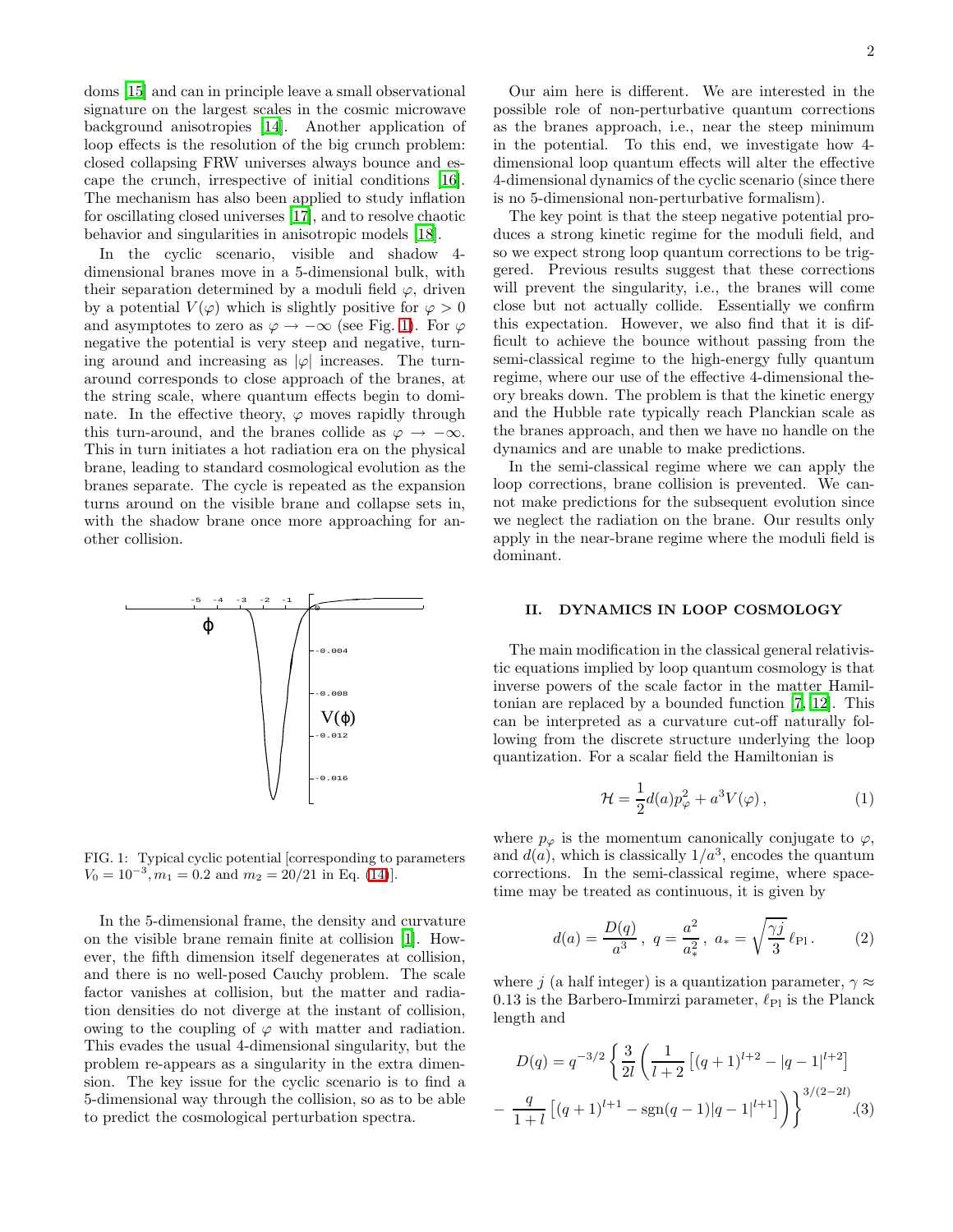Here l is another quantization parameter, with  $0 < l < 1$ . This expression for  $D(q)$  was derived in [\[12\]](#page-5-11) for  $l = 3/4$ as an approximation to the eigenvalues of inverse scale factor operators in loop quantum cosmology, and gener-alized in [\[7](#page-5-6)] to arbitrary  $0 < l < 1$ . The approximation to the eigenvalues becomes better for values of  $j$  larger than the minimal one, 1/2.

The scale below which non-perturbative modifications become important is given by  $a_*$ . Typically, one chooses  $j \gg 1$ , so that  $a_* \gg \ell_{\text{Pl}}$ . The Planck scale marks the onset of discrete spacetime effects. For  $\ell_{\text{Pl}} < a \ll a_*$ , we are in the semi-classical non-perturbative regime, where the geometrical density behaves as

<span id="page-2-3"></span>
$$
d(a) \sim \left[ \left( \frac{3}{1+l} \right)^{3/(2-2l)} \left( \frac{a}{a_*} \right)^{3(2-l)/(1-l)} \right] \frac{1}{a^3} . \tag{4}
$$

The Hamiltonian determines the dynamics completely. The matter Hamiltonian leads to the Klein-Gordon equation via the Hamiltonian equations of motion. This first equation gives

$$
\dot{\varphi} = {\varphi, \mathcal{H}} = d(a) p_{\varphi} . \tag{5}
$$

<span id="page-2-1"></span>The second Hamiltonian equation of motion for  $p_{\varphi}$  can then be recast into a second order equation for  $\varphi$  [\[13,](#page-5-12) [14](#page-5-13), [16\]](#page-5-15),

$$
\ddot{\varphi} + \left(3H - \frac{\dot{D}}{D}\right)\dot{\varphi} + DV_{,\varphi} = 0.
$$
 (6)

For  $\ell_{\text{Pl}} < a \ll a_*$ , we find that  $\dot{D}/D > 3H$ , and this leads to the classical frictional term for an expanding universe becoming anti-frictional, or vice versa if the universe is contracting.

The Friedman equation follows by equating the matter Hamiltonian and the gravitational contribution  $3\dot{a}^2a$ ,

$$
H^2 = \frac{8\pi G}{3} \left[ \frac{\dot{\varphi}^2}{2D(a)} + V(\varphi) \right]. \tag{7}
$$

Finally, the Raychaudhuri equation follows from a Hamiltonian equation of motion for the gravitational Hamiltonian constraint:

$$
\frac{\ddot{a}}{a} = -\frac{8\pi G}{3} \left[ \frac{\dot{\varphi}^2}{D} \left( 1 - \frac{\dot{D}}{4HD} \right) - V(\varphi) \right].
$$
 (8)

<span id="page-2-0"></span>The Friedman equation implies that a bounce in the scale factor, i.e.,  $\dot{a} = 0$  and  $\ddot{a} > 0$ , requires a negative potential. (In a closed model, the curvature term allows for a bounce with positive potential [\[16\]](#page-5-15).) This occurs for a negative cosmological constant or the potential considered in cyclic models. Vanishing Hubble parameter at the bounce implies

$$
\dot{\varphi}^2 = -2D(a)V(\varphi) \,, \tag{9}
$$

so that at the bounce,

$$
\frac{\ddot{a}}{a} = \frac{4\pi G}{3} \left( 6 - \frac{\text{d}\ln D}{\text{d}\ln a} \right) V. \tag{10}
$$

Thus classically, i.e., for  $D = 1$ , a bounce for a negative  $V(\varphi)$  is not allowed. With the modified  $D(a)$ , however,  $d \ln D / d \ln a > 6$  will hold for sufficiently small a, so that  $\ddot{a} > 0$  is possible. Thus, the universe has to collapse sufficiently deep into the modified regime before it can bounce back. In this regime,  $D(a)$  is decreasing with shrinking scale factor, so that  $\dot{\varphi}^2$  around the bounce, given by Eq. [\(9\)](#page-2-0), is very small. Thus the scalar field almost freezes, which can also be seen as a consequence of the loop quantum friction effect in the Klein-Gordon equation for a contracting universe. In general relativity, the corresponding term is strongly anti-frictional during collapse, so that  $\dot{\varphi}^2$  increases and no turn-around is possible.

After the bounce,  $\varphi$  unfreezes and continues its motion with  $|\phi|$  becoming larger. Another consequence of the Friedman equation with a negative scalar potential, is that  $\dot{\varphi}$  cannot become exactly zero, so that  $\varphi$  will not turn around and just slow down during the bounce. The bounce in scale factor is not a bounce in  $\varphi$ . Some time after the bounce, the universe may recollapse, which also is possible only for a negative potential. In contrast to the bounce, however, this is a purely classical effect, since the volume has become large.

## III. LOOP QUANTUM EFFECTS FOR A CYCLIC POTENTIAL

<span id="page-2-2"></span>We start with a simple illustration for the case of constant negative potential (or a negative cosmological constant), which will be followed by a typical potential used in the cyclic scenario.

### A. Negative cosmological constant

<span id="page-2-5"></span>For a free massless scalar field in a constant negative potential  $V = \Lambda/8\pi G \equiv \lambda$ , the Klein-Gordon equa-tion [\(6\)](#page-2-1) can be integrated once to obtain  $\dot{\varphi} = CD(a)/a^3$ , where  $C$  is a constant. Inserting this into the Friedman equation [\(7\)](#page-2-2) gives

$$
\dot{a}^2 - \frac{8\pi G}{3} \left[ C^2 \frac{D(a)}{2a^4} + \lambda a^2 \right] = 0. \tag{11}
$$

<span id="page-2-4"></span>The evolution of the scale factor is determined by the effective potential

$$
V_{\text{eff}} = -\frac{C^2}{2} \frac{D(a)}{a^4} - \lambda a^2. \tag{12}
$$

This potential already demonstrates the difference between the classical and the loop quantum cases. Classically, the first term dominates at small  $a$ , so that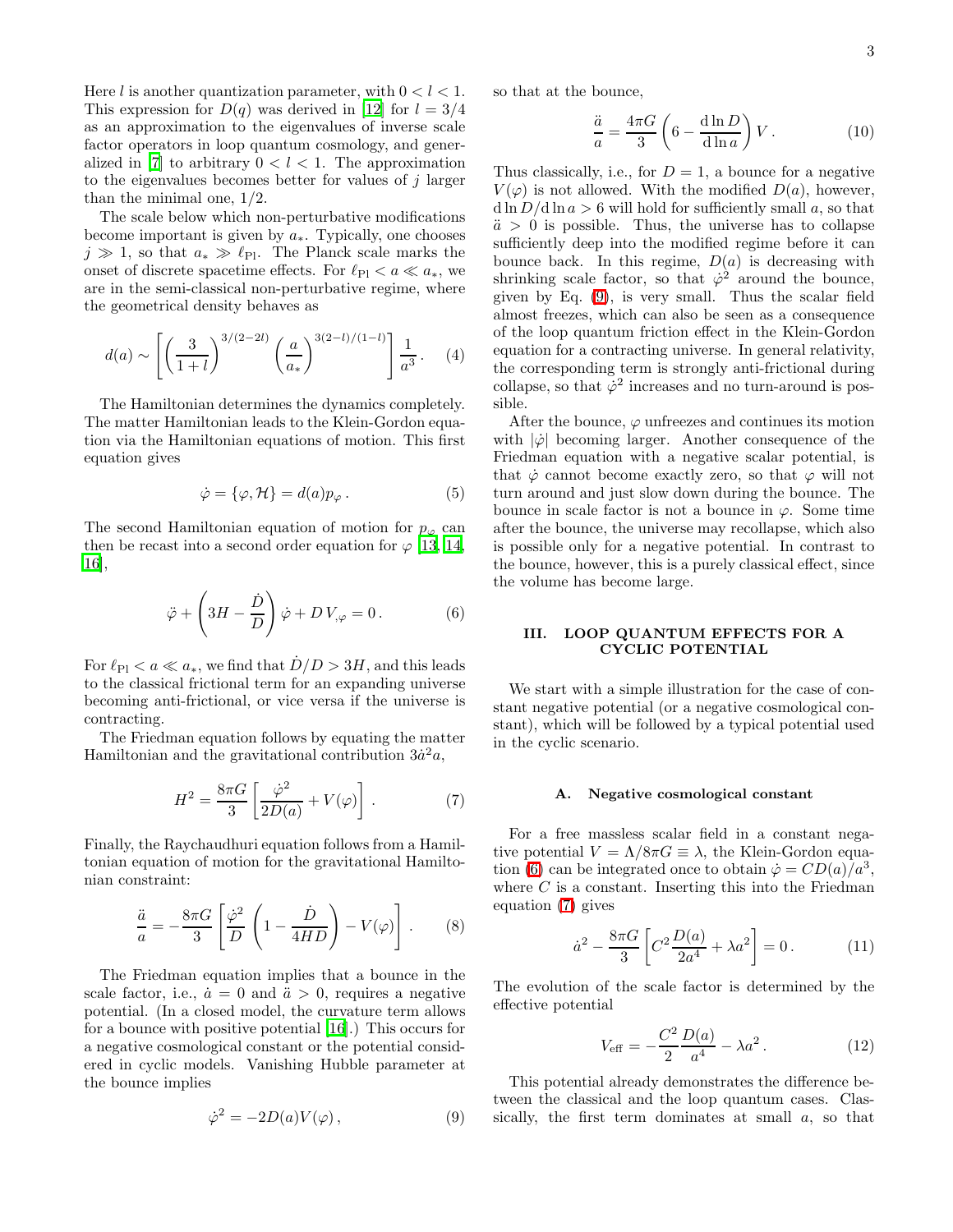$V_{\text{eff}} \rightarrow -\infty$ . Thus  $a \rightarrow 0$  and a singularity follows. With the quantum modified  $D(a)$ , however, the potential approaches zero at  $a = 0$ , and there is a barrier of positive potential at small a. At intermediate a, extending from the modified region to large  $a$ , there is a classically allowed region which describes the periodic motion of the scalar. At large  $a$  there is a turning point in both the classical and the effective case.

Since the maximal scale factor  $a_{\text{max}}$  lies in the classical regime, we have  $D(a_{\text{max}}) \approx 1$  at  $V_{\text{eff}}(a_{\text{max}}) = 0$ , so that  $a_{\text{max}} \approx (-C^2/2\lambda)^{1/6}$ . The minimum scale factor  $a_{\text{min}}$  lies in the modified regime. For  $(\ell_{\text{Pl}} <) a_{\text{min}} \ll a_*$ we can use Eq. [\(4\)](#page-2-3) to obtain  $D(a_{\min}) \approx Ba^{3(2-l)/(1-l)}$ , where  $B = [3/(1 + l)]^{3/(2-2l)}$ . By Eq. [\(12\)](#page-2-4),  $a_{\min} \approx$  $(-2\lambda/BC^2)^{(1-l)/3l}$ . Thus, the cosmological constant must be small enough,  $|\lambda| < C^2 B^{(2-2l)/(2-l)}/2$  for a consistent solution, i.e.,  $a_{\min} < a_{\max}$ .

The equations of motion can be solved in this case  $\int da [-V_{\text{eff}}(a)]^{-1/2}$ , which upon inversion leads to  $a(t)$  so up to integrations. From Eq. [\(11\)](#page-2-5) we obtain  $t(a)$  = that  $\dot{\varphi} = CD(a)/a^3$  can be integrated. The resulting motion for a is periodic, while  $\varphi$  changes monotonically (with periodic  $\dot{\varphi}$ ). The period is given by

$$
T = 2 \int_{a_{\min}}^{a_{\max}} \frac{da}{\dot{a}}
$$
  
=  $\sqrt{3} \int_{a_{\min}}^{a_{\max}} \frac{da}{\sqrt{\pi G (C^2 a^{-4} D(a) - 2|\lambda| a^2)}}.$  (13)

#### B. Cyclic potential

When the potential is negative but non-constant, the scale factor still behaves cyclically, but non-periodically. The size of the scale factor at recollapse changes between cycles in a way depending on the potential. This case is in particular relevant for cyclic models which consider the potential (see Fig. [1\)](#page-1-0)

<span id="page-3-0"></span>
$$
V(\varphi) = V_0 \left( 1 - e^{-\varphi/m_1} \right) \exp(-e^{-\varphi/m_2}), \quad (14)
$$

where  $m_i$  are two energy scales, and we are using Planck units. This models an inter-brane attractive potential for the moduli field  $\varphi$ , which describes the brane separation via  $e^{\varphi}$ , so that the branes collide for  $\varphi \to -\infty$ . At the same time, the scale factor approaches zero following the classical equations of motion. However, the matter and radiation densities on the brane do not diverge.

This scenario critically relies on unknown and nonclassical dynamics which occurs when branes collide and then re-emerge to move apart. Non-perturbative quantum corrections are needed to resolve this issue, but no suitable 5-dimensional formalism is available. Instead, one can try to apply the 4-dimensional loop quantum formalism as a non-perturbative correction to the effective 4-dimensional theory of the cyclic scenario.

We now have a detailed prescription for quantum gravity effects in the semi-classical regime which modify the scalar field dynamics describing this situation. Before  $\varphi$ reaches  $-\infty$ , the scale factor enters the regime where the frictional term in the modified Klein-Gordon equation slows down the scalar  $\varphi$  while a bounces back. Subsequently,  $\varphi$  does not turn around but continues to decrease. The comparative evolution of the scale factor, moduli field and Hubble rate, with and without loop quantum effects, is illustrated in Figs. [2](#page-4-0)[–4.](#page-4-1) The classical cyclic universe has  $a \to 0$  in a finite time, whereas for the same set of parameters but with loop quantum corrections, the universe bounces back before a singularity occurs. In the standard cyclic scenario, as  $\varphi$  runs down the steep negative potential, the Hubble parameter exceeds the Planck energy in the 4-dimensional frame, but this can be avoided via loop quantum corrections if the initial scale factor at the onset of collapse is small enough [\[19](#page-5-18)] (see the solid curve in Fig. [4](#page-4-1) compared to the classical dashed curve).

Since the potential is not constant, the behavior of expansion and recollapse of the scale factor will not be periodic but will still be cyclic. The constant potential indicates that the smaller the magnitude of the potential, the larger the expansion between a bounce and the following recollapse, which is also suggested by the figures. However, we are unable to draw definite conclusions about the behaviour after the first avoidance of collision, since we have neglected the matter and radiation on the visible brane, so that we cannot predict the late-time expansion and subsequent recollapse. From the quantum modification in the near-brane regime where  $\varphi$  dominates, it follows that the bounce is non-singular and the singularity is removed. Note that there is a series of bounces at finite values of  $\varphi$ , and due to the slowing down of  $\varphi$  during bounces, the moduli field does not reach  $-\infty$  as in the standard case (see the solid curve in Fig. [3\)](#page-4-2). In this sense  $\varphi \to -\infty$  is not a singularity but rather a boundary at infinity.

### IV. CONCLUSIONS

The problem of unknown dynamics near brane collisions has been a constraint on developments for the cyclic scenario. It is expected that quantum gravity will resolve this issue, but no fully non-perturbative higherdimensional formalism has been available for tackling this problem. In the absence of such a formalism, we have applied loop quantum gravity to find non-perturbative corrections (in the semi-classical regime,  $\ell_{\text{Pl}} < a \ll a_*$ ) to the effective 4-dimensional theory of the cyclic scenario, using a typical potential. These non-perturbative corrections lead to very different dynamics compared to the standard classical effective dynamics.

We have considered the regime where branes are close to each other and the moduli field is dominant over matter and radiation, which we have neglected. As the branes approach each other and the moduli field runs down the steep negative potential, the kinetic term be-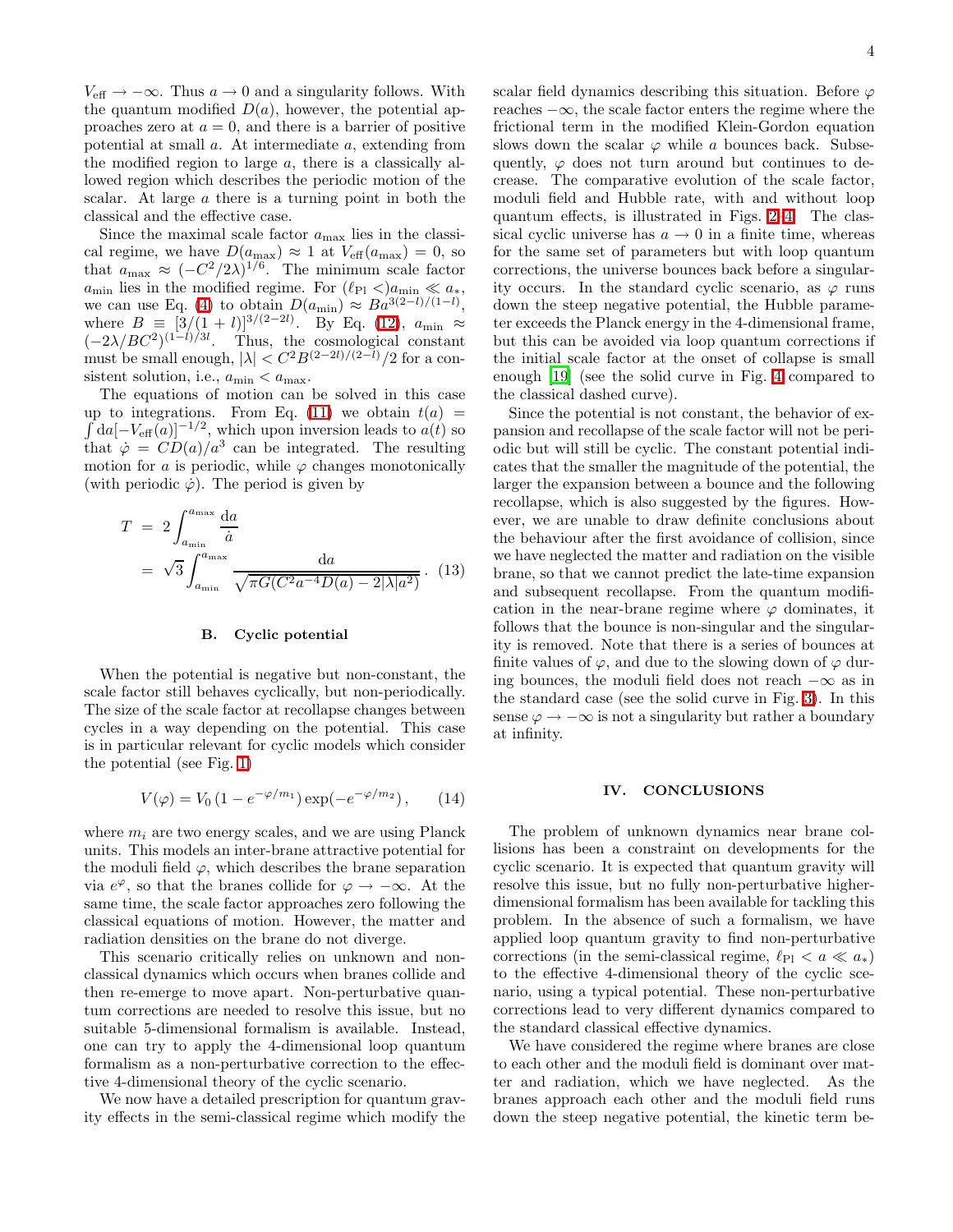

<span id="page-4-0"></span>FIG. 2: The evolution of the scale factor  $a(t)$  from a small initial value, for the cyclic potential. The dashed curve shows the standard case, while the solid curve incorporates loop quantum corrections, which stop the branes from colliding. The loop parameters are  $j = 120$  and  $l = 3/4$  and the cyclic parameters are  $V_0 = 10^{-3}$ ,  $m_1 = 0.2$ ,  $m_2 = 20/21$ .



<span id="page-4-2"></span>FIG. 3: Evolution of the moduli field  $\varphi(t)$  for the case described in Fig. [2.](#page-4-0)

comes dominant and the loop quantum effects freeze the field. Classically, in the 4-dimensional frame the cyclic universe would have gone into a big crunch with the Hubble parameter rapidly becoming much bigger than Planck energy (in the 5-dimensional frame this corresponds to brane collision with no singularity on the branes [\[1\]](#page-5-0)). However, the loop quantum gravity effects avoid the big crunch. The Hubble parameter can be kept below the Planck energy by choosing the initial scale factor small enough. If the scale factor is much larger than  $a_*$  at the instant when collapse starts, then the Hubble parameter will violate the Planck bound, and we cannot apply the

semi-classical equations used here, since spacetime becomes discretized. This is an unavoidable restriction for the potential considered, and shows that fully quantum



<span id="page-4-1"></span>FIG. 4: Evolution of the Hubble rate  $H(t)$  for the case described in Fig. [2.](#page-4-0)

gravity dynamics are needed to study the general problem. However, our limited results suggest that avoidance of brane collision may be a general feature. Moreover, since in the cases studied here the bounce value of the scale factor lies well above the Planck regime, we can trust the effective semi-classical equations used throughout, and do not have to refer to a more complicated analysis in terms of wave functions.

It would be interesting to see whether further input from string/ M theory leads to similar conclusions. This would introduce new ingredients via the intrinsic properties of branes as quantum objects. In order to make a more meaningful comparison however, it would be necessary to go beyond the 4-dimensional approach used here, and derive a 5-dimensional loop quantum gravity scheme for the full bulk spacetime. The spatial inhomogeneity of the bulk represents a considerable challenge to this project. But the importance of the project goes beyond the cyclic scenario – a higher-dimensional loop quantum gravity formalism may provide the basis for useful interaction between this approach and the string theory approach to quantum gravity.

Acknowledgements: We thank Jim Lidsey, David Mulryne, Nelson Nunes and Reza Tavakol for helpful discussions. RM's work is supported by PPARC. PS thanks Max-Planck-Institut für Gravitationsphysik, Portsmouth University and Queen Mary, University of London for supporting visits and for warm hospitality during various stages of this work.